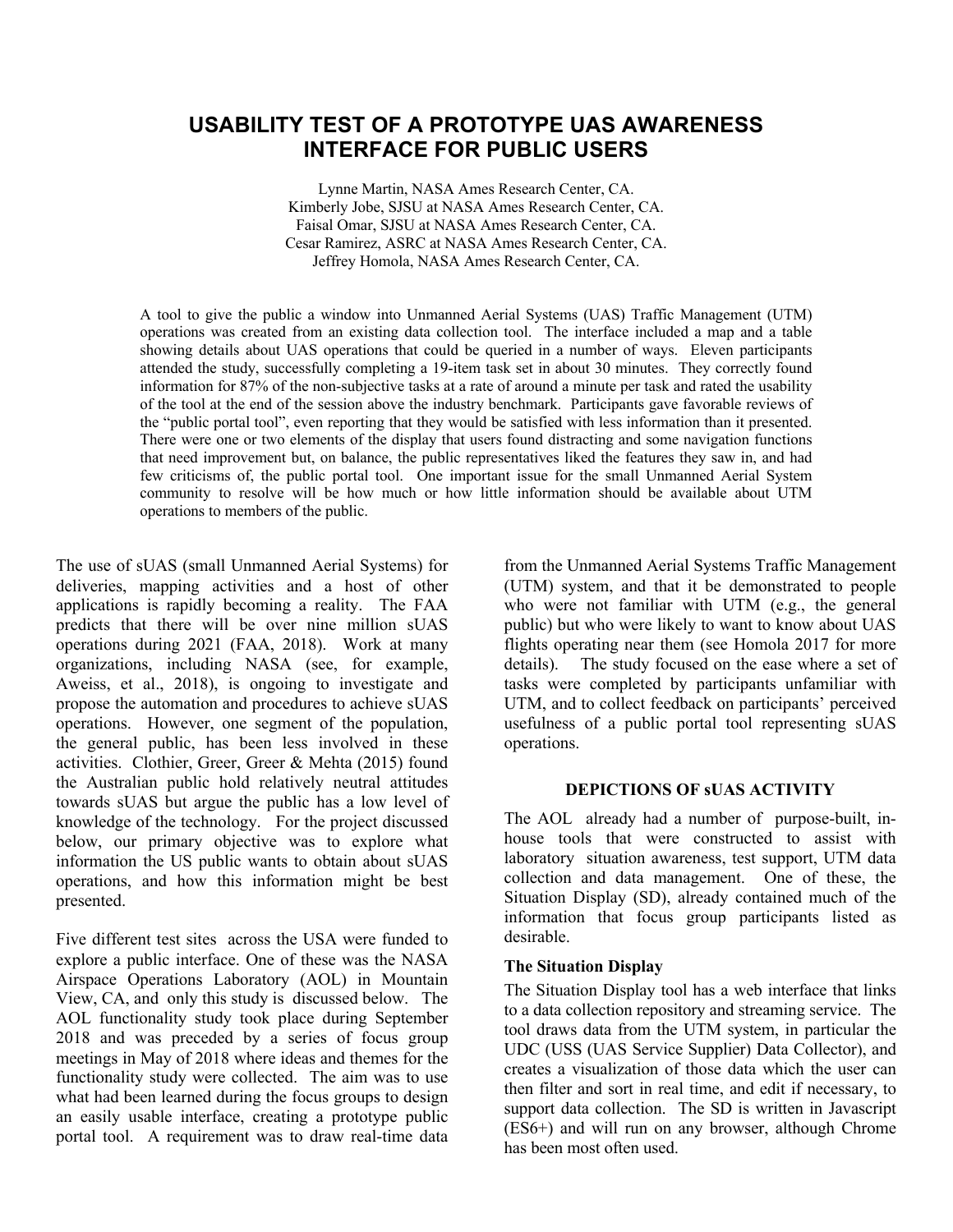The Situation Display represents data in two ways: on a map display (Figure 1) and in tabular format (Figure 2). These can be opened side by side and viewed simultaneously. The map display, supplied by Google Earth (Perez, 2016), shows a satellite or road layout view on which operations and aircraft telemetry that are known to the UTM system are represented. The color of the operations indicate the state of that operation. Aircraft shown on the map have data blocks that are optional and contain limited flight information, mainly about flight parameters (e.g., call-sign, speed, altitude, heading).



**Figure 1:** Situation Display map with operation volumes and vehicle positions with San Francisco as the location

There are a number of tables to complement this map view, each of which focuses on a different set of information that can be accessed from a menu in a left bar. The most commonly used types of information in the AOL were the registration, operations, and messages tables. Registration tables showed the certification details for the currently active and proposed flights, and message tables showed the UTM messages that were flowing through the UTM system at a rate of one Hertz. The operations tables include details about the nature of the flight, its status, and the USS employed, while a dropdown panel lists the operators, flight parameters and vehicle details. Each table is equipped with a scrollbar and can be filtered and sorted on any column to facilitate data management. Each page displays approximately 40 flights when presented on a–26-inch monitor.

#### **Public Portal Overview**

Using the feedback collected from the above-mentioned focus groups (Martin, et al., 2018) as a guide, the Situation Display tool was modified to create a prototype of a NASA Public Information Portal (PIP). The previous design of a dual presentation format was

retained from the SD. The first step for building the PIP was to reduce the tabular information available in the operations table (e.g., Figure 2), deleting the messages table and the UAS certifications tables. The PIP operations table still houses similar information to the SD: the nature of a flight, its status and the USS providing the information. Operations information about the operator and certifications, that operators would be unwilling to share with the public, were reduced or removed and replaced with more information about flight location and vehicle mission. The scrollbar feature and filter/ sort functions were retained, and a filter feature that filters vehicles on the map from actions via the table was added. Each table page shows approximately 40 flights when displayed on a 26-inch monitor with a map view also open.

| Sigarina<br>$\equiv$ $Q$ |                        |  |                  |                            |    |               |         |  |   |                     |               |               |                |              | 8:00:41 pm PDT<br>$\equiv$<br>٠ |              |                    |                               |                    |            |
|--------------------------|------------------------|--|------------------|----------------------------|----|---------------|---------|--|---|---------------------|---------------|---------------|----------------|--------------|---------------------------------|--------------|--------------------|-------------------------------|--------------------|------------|
| 과 M                      |                        |  | <b>Operators</b> |                            |    |               |         |  |   |                     |               |               |                |              |                                 |              |                    | ۰<br>10-<br><b>Door &amp;</b> |                    |            |
| <b>C</b> OPERATIONS LIST |                        |  | RGT.             | VS. FW.                    |    | 5597.0        | DOL: DR |  |   | FIRE ISSUED OF      | SW110         | $\mathcal{L}$ | CRISSEN B      | IVW STATUS 6 | <b>CORT B</b>                   | scop, a      | START THE 0        | END TIME 0                    | some race.         | USER 6     |
| (ii) MESSAGES            |                        |  |                  | Š.                         | ċ. |               |         |  | ٠ | Enter US\$ hatence. | Salect:       | s             | Enter Callage  | Seed U/      | Ede                             | Select Model | Enter Start Time   | Enter End Time.               | Enter Submit Time  | SelectU    |
| REPORTS                  | $\mathcal{A}$          |  | ΣC               | $^{\circ}$                 | Ŷ. | <b>I</b> CON  |         |  |   |                     | Open          | W             | XFLIGHTX       |              | 4,663                           | Ymx          | Thu 9.15.43 am PDT | Thu 9.39 03 am PDT            | Thu 9.15:10 am PDT | Top:       |
| stris.                   |                        |  | > ∂              | $^{\circ}$                 | ۰  | l ca          |         |  |   |                     | Austri        |               | SCHOOL1        |              | 956                             | Ymx.         | Thu 9:15:43 am POT | The 9.36.33 am POT            | The 915:10 am POT  | Xm         |
|                          | $\mathcal{R}$          |  | ) 운              | $\circledR$                | Ŷ. | <b>I</b> CO   |         |  |   |                     | Adve          |               | <b>MARKETT</b> |              | 366                             | Xxx          | Thu 9.15:43 am PDT | Thu 9.50:43 am PDT            | Thu 9.15.09 am PDT | <b>Kox</b> |
| SETTINGS.                | $\mathcal{R}^{\prime}$ |  | Σß               | $^\circledR$               |    | 金国            |         |  |   |                     | layerd        |               | MERCURYI       |              | defa                            | Ymx.         | The 9:15:43 am POT | The 9.54 03 am PDT            | The 9:15:09 am POT | Xox        |
| IEVELOPER                | ×                      |  | ΣC               | $^{\circ}$                 | 츞  | <b>I</b> Con  |         |  |   |                     | <b>Nordel</b> | CA            | MARNET         |              | 6626                            | <b>Ym</b>    | Thu 9.15:43 am PDT | Thu 9.35:20 am PDT            | Thu 9.15:09 am POT | Tm         |
| EATCH SERVER             | $\epsilon$             |  | > ∂              | $\langle 0 \rangle$        | ☆  | l car         |         |  |   |                     | <b>Active</b> |               | PHOTOGRAP      |              | 6601                            | Ymx.         | The 9:15:43 am PDT | The 9.49:03 am PDT            | The 9.15 09 am PDT | <b>Xox</b> |
| $1178$                   | ×                      |  | > ≎              | $\circledR$                | 丶  | <b>I</b> CO   |         |  |   |                     | Reintel       |               | PATROL2        |              | 668                             | Ymr          | Thu 9:15:43 am PDT | Thu 9.50:43 am PDT            | Thu 9.15:09 am PDT | <b>Xm</b>  |
| (iii) coop rugart ust    |                        |  | $\sum_{i=1}^{n}$ | $\circledcirc$             | ☆  | <b>I</b> Call |         |  |   |                     | Dowl          | CA            | SCURT          |              | elezh                           | Ymx          | The 9.15:43 am PDT | Thu 9.36.33 am PDT            | The 9.15:09 am PDT | <b>Ton</b> |
|                          |                        |  | > ∂              | $\circledR$                | 슢  | <b>I</b> CO   |         |  |   |                     | <b>Restal</b> |               | LIFEGUARD      |              | 568                             | Ym.          | The 915-43 am POT  | The 101723 an PDT             | The 9.15:08 am POT | <b>Xm</b>  |
|                          |                        |  | ΣC               |                            |    | ◎ ☆ □         |         |  |   |                     | Oped          | CA.           | <b>HOUSE1</b>  |              | 4217c                           | Ymx.         | Thu 9.15.43 am PDT | Thu 9.57.23 am PDT            | Thu 9.15:08 am PDT | Top:       |
|                          |                        |  |                  | Showing rows 1 to 10 of 37 |    |               |         |  |   |                     |               |               |                |              |                                 |              |                    |                               |                    |            |

**Figure 2:** Public Portal Tool tabular display example, showing the operations list with status and operations' times

## **FUNCTION STUDY**

The function study was intended to test the features and interface of the PIP and to gain feedback from typical users.

## **Method**

*Participants.* Eleven people took part in the function study, with ages ranging from 21 to 70. Six were male and five were female. Three of the participants had attended one of the earlier focus group discussions and five others had some knowledge of UAS operations and/ or automated systems, but on average the group reported they were only "a little" familiar with UAS operations.

*Apparatus.* Participants viewed the newly-designed public portal tool at a workstation that included a 26 inch monitor with a browser window showing the PIP map display on the upper half of the screen and a second browser window showing the PIP table on the lower half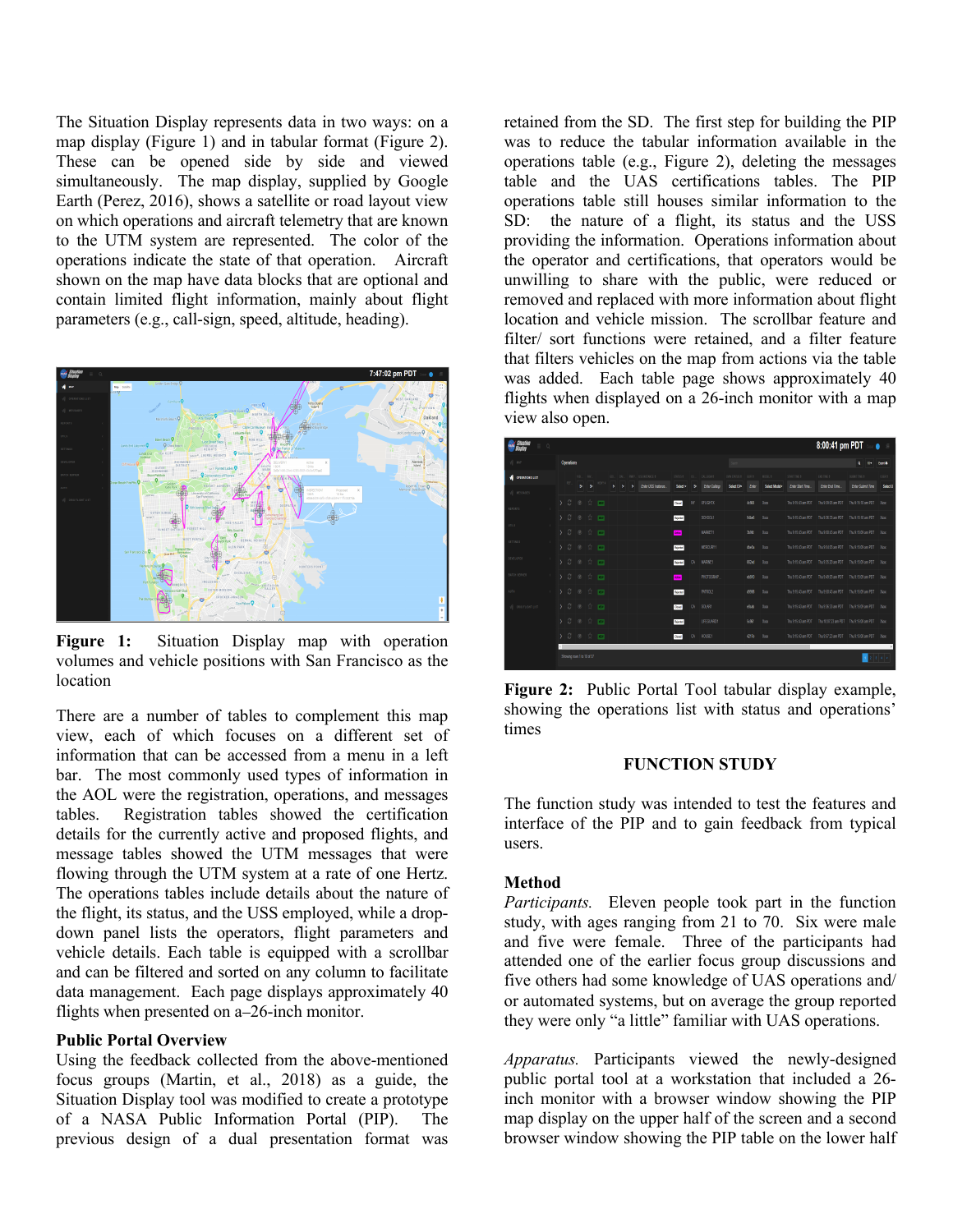of the screen. A mouse for scrolling and keyboard for entering search terms were provided. The traffic was run from a second neighboring workstation, and Camtasia screen and audio recording software was used to record the session.

*Approach.* Participants completed the function task individually. After a short explanation of the purpose of the study, participants completed a consent form (HRIRB form ARC475). Traffic was started and one of the research team demonstrated the features and functions of the public portal tool. Intentionally, participants were not given time to practice but did have an opportunity to ask questions. The traffic was restarted while participants were given a few minutes to read a list of 19 tasks they were going to work through on the public portal. They were then asked to work through the tasks and think aloud as they did so, if able. After the interaction tasks, participants completed an online survey with 15 questions asking about their experience of using the public portal tool and how much they anticipated using a similar tool. One of the questions was the System Usability Scale (SUS; Brooke, 2013). The entire session took approximately an hour to complete.

*Usability assessment*. Participants provided a usability rating by completing the SUS (Brooke, 2013), a ten item, five-point scale participants used to rate PIP properties from "strongly agree" to "strongly disagree". The generic wording (of "website") from the SUS was replaced to read "public portal." Ratings were converted into a SUS score of between 0 and 100 points.

*Tasks*. The scenario involved 83 sUAS flights across four locations in the Bay Area, CA (San Francisco (SFO), Oakland (OAK), Fremont (FRE) and San Jose (SJC)) that were simulated using the MACS system (Prevot, 2016) and displayed on the PIP. Operations were a mix of commercial, recreational and public safety flights, with an additional two priority safety flights between local hospitals. Traffic was set to be active for about 40 minutes. Participants were asked to complete 19 tasks, which required them to find various items of information about specific flights, or to identify flights based on certain characteristics. Fifteen of these tasks had definable answers and four were subjective. The first five tasks with definable answers were focused on the San Francisco area, the second five on the Fremont area and the last five tasks were split between queries about the Oakland and the San Jose areas, The tasks required participants to make 12 different kinds of actions (e.g., zoom in and out, filter the table by one

field in a specific column, use the search window), which guided them to look at as much of the available information fields and use as many of the tool's features as possible.

*Data collection*. As noted, participant interaction with the public portal tool was recorded. From these recordings, the time to complete each task was assessed and the 15 tasks that had definable answers were evaluated for completion. The online survey responses were recorded and analyzed, and participant comments were listed and compared.

# **RESULTS**

## **Task completion**

As the tasks were intended to be straightforward queries—the kind a general user might ask—it was expected that most participants would find all the information requested. This was the case, with participants completing 13.2 of the 15 non-subjective tasks on average (range 12-15) (Figure 3) and, in all but one case, all four of the subjective tasks. On average, participants took 23 minutes and 13 seconds to complete all 19 tasks, with the participant who finished most quickly taking under 14 minutes and the slowest person taking nearly 40 minutes.



**Figure 3:** Mean number of tasks correct by location (city) – five tasks for each location

On average, each of the 19 tasks took just over a minute  $(\bar{x} = 73.1$  seconds) to complete, with task #6 (callsign of Fremont package) taking most participants the longest time to complete (average 194 seconds) and task #13 (altitude of a specific vehicle) taking most participants the shortest time (average 24 seconds) to complete. It was observed that one of the reasons the #6 task took the longest was because a number of people could not find the location. This is unlikely to be a real-world issue, as most people reported they would want access to sUAS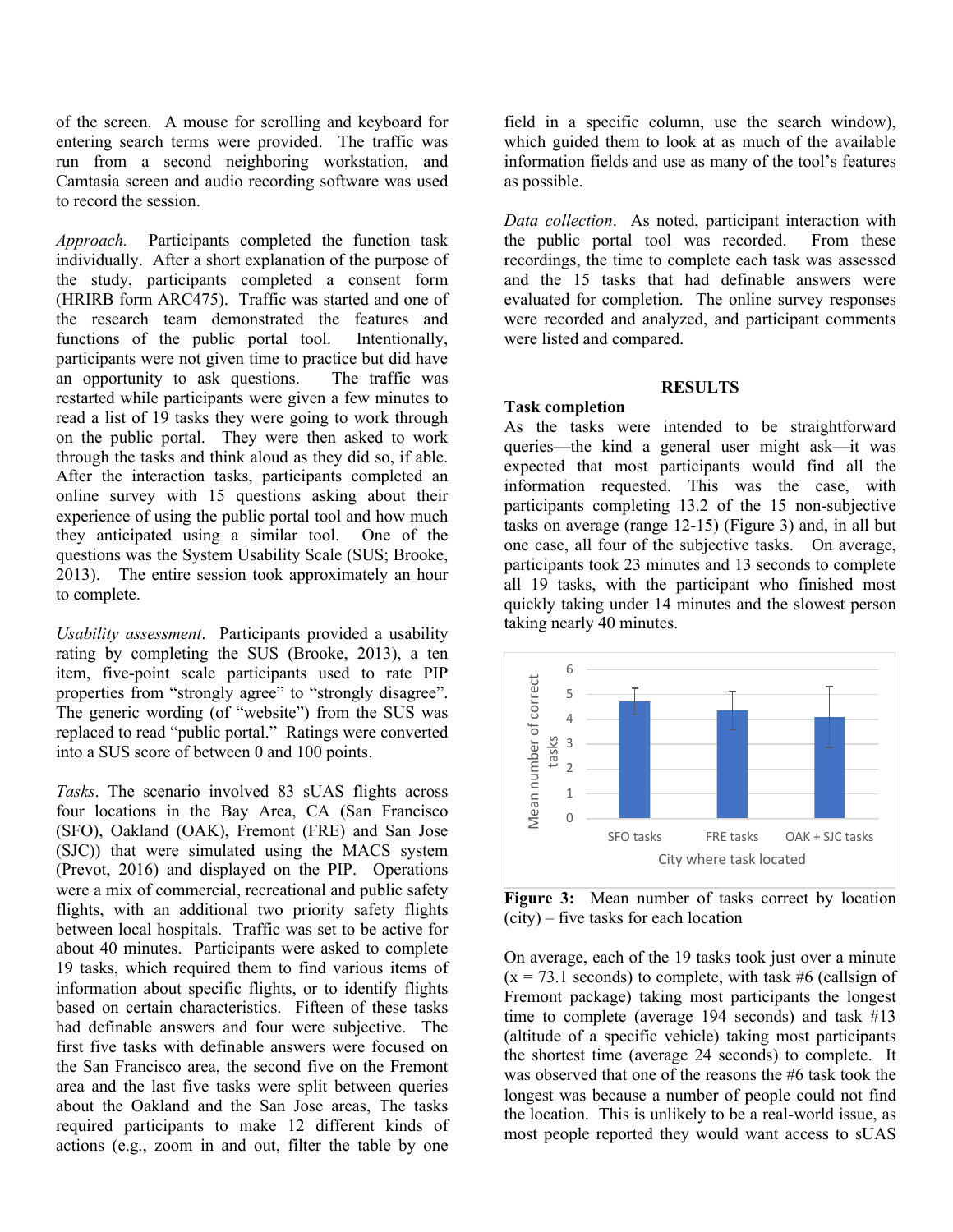information where they lived or worked, or where relatives lived or worked, and would therefore know where these locations are. Also, many of the subtasks or second tasks on the same operation were completed more quickly because the participant had already found the flight and only needed to look up additional information.

The five tasks located in Fremont took longer ( $\bar{x}$  =100.3) seconds) to complete than the other two sets of five tasks (San Francisco  $\bar{x} = 59.2$  sec and Oakland/San Jose  $\bar{x} =$ 54.3 sec). One reason for the faster task completion for the SFO area is that these tasks required fewer steps to complete – on average 1.9 steps to access the information – whereas those in San Jose and Oakland required 2.6 steps on average. Also, the SJC tasks had to be completed using different windows and features of the tool. Taking the map, table, data block and dropdown as four distinct display areas, the San Jose tasks required users to look at 1.8 of these areas on average, while the tasks in San Francisco only required users to look at 1.4 of these areas on average.

## **Participant Opinions**

Participant opinions were collected through the online survey and the transcripts of the information finding task. Of interest was the perceived usability of the PIP, which was requested through the SUS. Figure 4 shows the mean agreement ratings for the ten items of the SUS. When converted, the SUS score for the public portal tool was 76.1, above the industry benchmark where a tool with acceptable usability scores at least 68. Only one person, who stated that he thought the tool had poor usability, gave the PIP ratings that resulted in a score below 50 points, and only 27% of the participants rated the SUS to give a score below the 68-point benchmark. While participants disagreed most strongly with the statement "there was too much inconsistency in this tool" (see bar on furthest right in Fig. 4), they agreed least often with the statement "I would like to use this public portal tool frequently" (see left-most bar in Fig. 4). This latter item is the only one of the ten that did not receive a rating that would put it notionally above the industry benchmark (orange line). In general, participants disagreed more with the negatively worded items than they agreed with the positively worded ones, i.e., there are more positively worded items to the left of Figure 4, and more negatively worded items to the right.



**Figure 4:** Mean 5-point ratings for the 10-item SUS Note:Ratings on negative items are converted differently into a positive score, giving partial scores out of 10 for all 10 items, where a higher score is more positive.

Participants were generally positive in their reports about using the public portal tool, listing the map and the ability to search as two of the features/functions they liked. Most participants (8 out of 11) reported that the ability to identify UAS operations was "moderately" to "very" important to them  $(\overline{x} = 4.7 \text{ on a 7-point scale})$ , while only one person felt that it was "not important" to them to be able to look up UAS activity. In general, participants thought they would want to know the same information about operations close to their place of work as they would want to know about operations close to their home. All participants listed the priority of the UAS mission and UAV (Unmanned Aerial Vehicle) owner as desired information, with type of data being collected by the UAV also ranking very high on the list.

When using the public portal tool, participants reported "occasionally" ( $\bar{x}$ = 2.6) having any difficulty finding an operation, and thought they found the information they wanted in a "reasonable" amount of time  $(\bar{x} = 3.36)$ . Although one person described their experience as frustrating, the other participants, while acknowledging there were improvements to be made, especially with navigation functions, did not say their experience was frustrating. Overall, participants reported being "satisfied" ( $\bar{x}$ = 5.7) with the public portal tool.